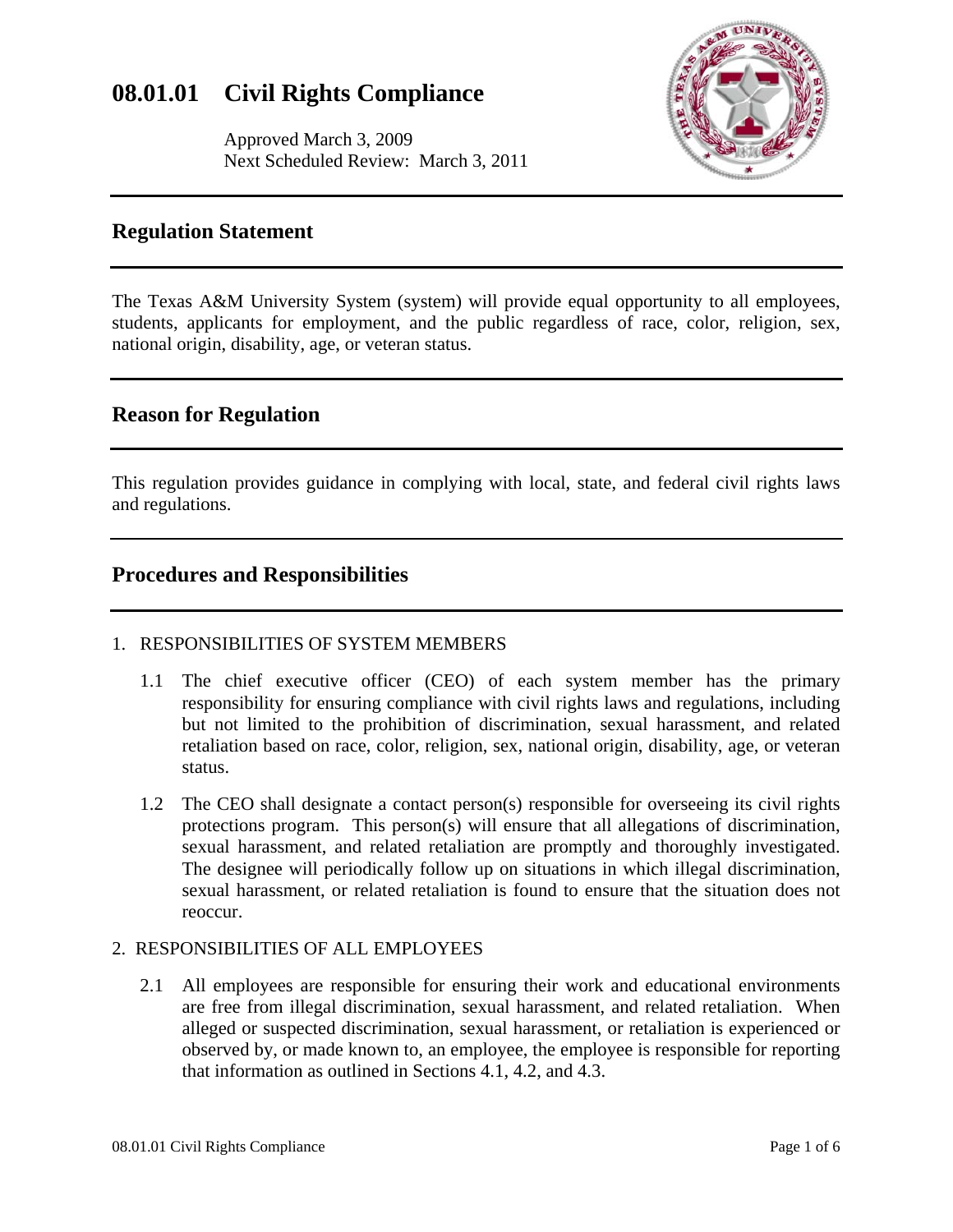- 2.2 All employees and students are to cooperate fully with those performing an investigation pursuant to this regulation. Retaliatory action of any kind is prohibited when taken against a complainant, witness, or other person participating in a discrimination, sexual harassment, or related retaliation investigation, complaint, hearing, or suit.
- 2.3 Reports of suspected discrimination, sexual harassment, or retaliation must be based on reasonable, factual information rather than speculative information or rumor, and contain as much specific information as possible to allow for proper assessment of the nature, extent, and urgency of preliminary investigative procedures. Employees or students found to have intentionally made false or materially misleading allegations of suspected discrimination, sexual harassment, or related retaliation under this regulation may be disciplined, up to and including dismissal.
- 2.4 All employees are responsible for complying with state law requiring system training on equal opportunity and nondiscrimination within thirty (30) days of hire and every two (2) years thereafter.

### 3. RESPONSIBILITIES OF THE DIRECTOR OF EQUAL OPPORTUNITY AND DIVERSITY

- 3.1 The system director of equal opportunity and diversity (EOD) will serve as the liaison between the system members and any local, state, or federal agency investigating a charge or complaint of discrimination, sexual harassment, or related retaliation.
- 3.2 In coordination with the Office of General Counsel, the EOD director will provide general guidance on the implementation of civil rights protections and compliance with civil rights laws and regulations.
- 3.3 The EOD director is responsible for the coordination and/or all reporting requirements related to equal opportunity and affirmative action for the system and its members.

#### 4. PROCEDURES

- 4.1 Any system employee or student who believes that he or she has been subjected to discrimination, sexual harassment, and/or related retaliation should promptly report the incident(s) to his or her supervisor or a system member official, administrator, or other designee identified in the member's applicable rule and/or procedures. A third party (including, but not limited to, anyone receiving services from the member, vendors, and private business associates) should promptly report the incident(s) involving a system employee to the member's human resources office or other office designated to receive such complaints. A system employee's or student's complaint alleging discrimination, sexual harassment, and/or related retaliation in connection with discipline and/or dismissal must be filed within seven (7) business days of the action that caused the complaint, or it will be deemed untimely filed and dismissed. A system employee's or student's complaint alleging discrimination, sexual harassment, and/or related retaliation unrelated to discipline and/or dismissal must be filed within sixty (60) calendar days of the most recent incident.
- 4.2 An employee or student is not required to report discrimination, sexual harassment, or related retaliation to a direct supervisor or to the alleged offender. The alleged offense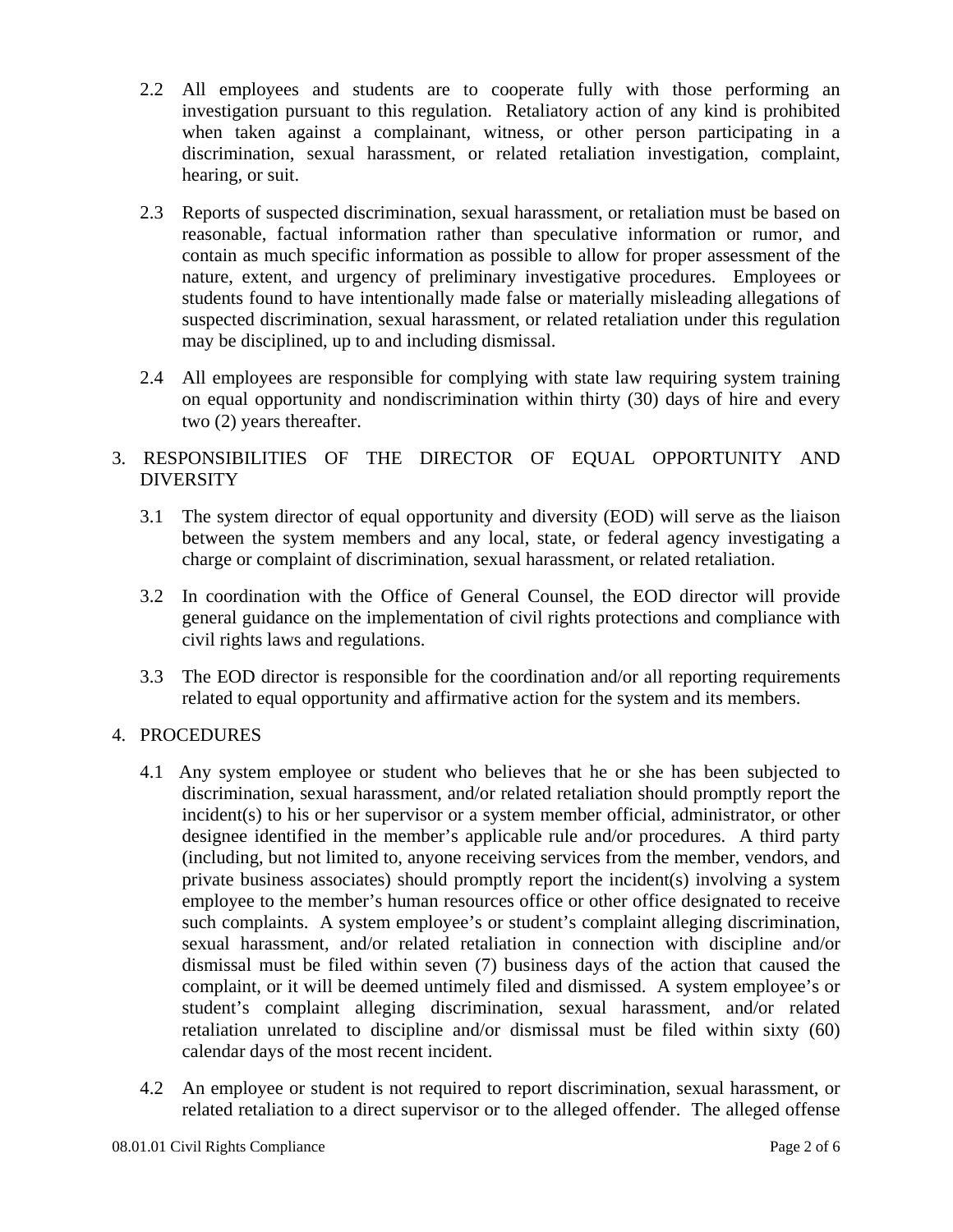may instead be reported to another member official, administrator, supervisor, or other designee identified in the member's applicable rule and/or procedures.

- 4.3 Each system member must develop and publicly display a rule for the receipt, investigation, and resolution of discrimination, sexual harassment, or related retaliation complaints. The time frame for forwarding the complaint to the investigative authority shall be the period specified in Section 3.3 of System Regulation *32.01.02, Complaint and Appeal Process for Nonfaculty Employees*. The time frame for reviewing and investigating the complaint shall be the period specified in Section 3.5 of System Regulation *32.01.02*, unless unusual circumstances require more time.
- 4.4 The filing of a discrimination, sexual harassment, or related retaliation complaint will not stop, delay, or affect pending personnel actions. This includes, but is not limited to, performance evaluations or disciplinary actions related to a complainant who is not performing at acceptable levels or standards or who has violated system policies, regulations, or system member rules.
- 4.5 Any employee disciplined pursuant to this regulation may appeal that action in accordance with System Policy *32.01, Employee Complaint and Appeal Procedures*, System Policy *12.01, Academic Freedom, Responsibility and Tenure*, System Regulation *32.01.02, Complaint and Appeal Process for Non-Faculty Members*, and/or other rules and procedures as appropriate. Any student disciplined pursuant to this regulation may appeal the action in accordance with the system member rule and/or procedures for student grievances.
- 4.6 System members will post all advertising-required job openings with the Texas Workforce Commission. All employment vacancy announcements will affirm equal employment opportunity. Purchase orders, bid requests, and other such documents sent to suppliers, contractors, and subcontractors should contain an appropriate statement to conform to affirmative action requirements and the system's historically underutilized businesses program.

#### 5. DISABILITIES

- 5.1 The system will not discriminate against a qualified individual on the basis of disability in such matters as job application procedures; hiring, advancement or discharge practices; compensation; job training; or other terms, conditions and privileges of employment. Further, no individual will be excluded from participation in, or be denied the benefit of, or be subjected to discrimination based on disability under any system program or activity.
- 5.2 System members may not ask any disability-related question or require any medical examination before an offer of employment has been made. Members may state the physical requirements of a job and ask if an applicant can satisfy those requirements with or without a reasonable accommodation. Members may also ask applicants to describe or demonstrate how they would perform job tasks, as long as all applicants in the job category are asked to do this. However, when a member can reasonably believe than an applicant will not be able to perform a job function because of an obvious or a voluntarily disclosed disability, that applicant can be asked to describe or demonstrate how he or she would perform job tasks, without the member having to ask all applicants to do so.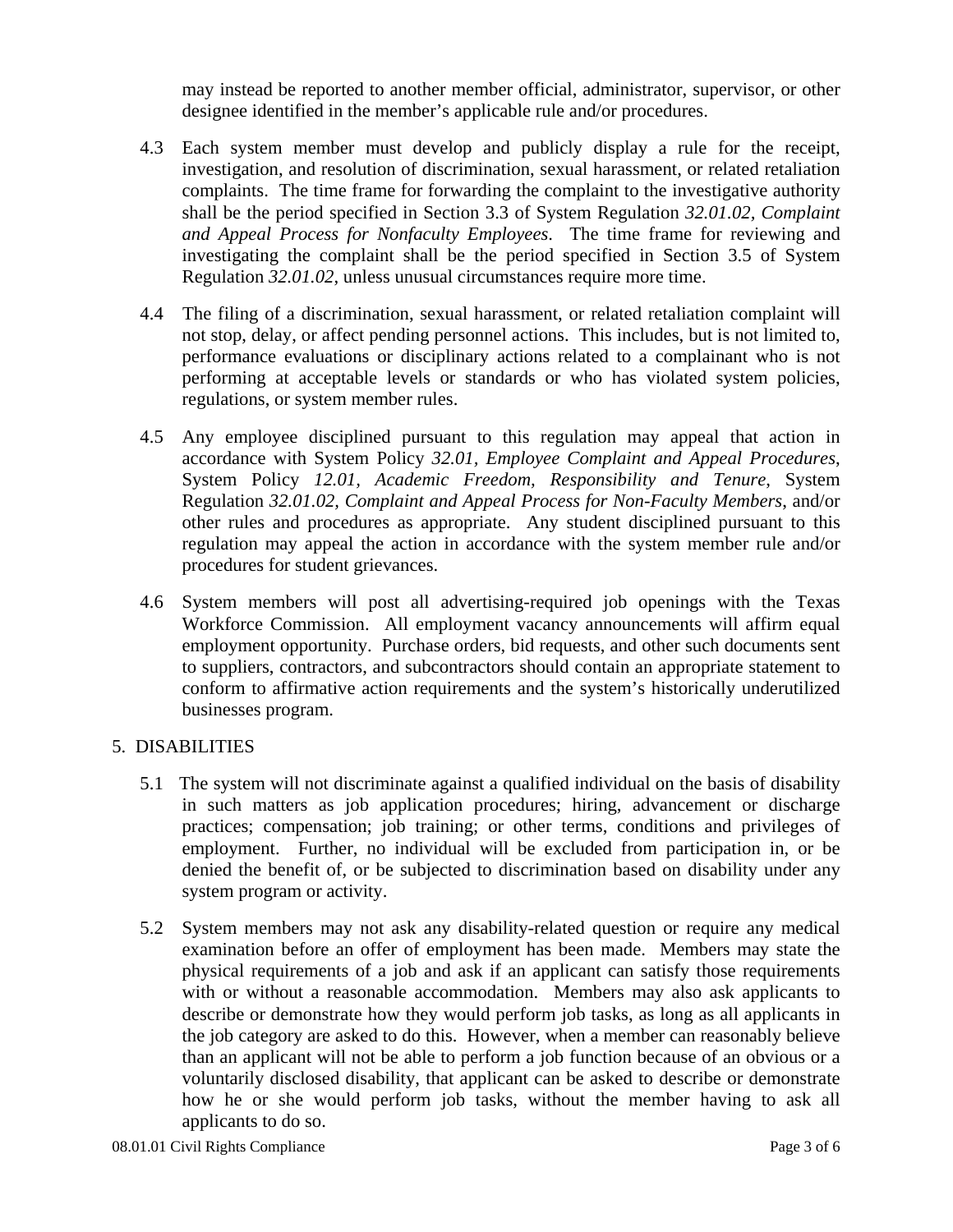- 5.3 A medical examination may be required after an offer of employment has been made and prior to commencement of employment duties, if all persons offered the position are required to have the examination. An offer of employment may be conditioned on the results of such an examination.
- 5.4 System members will provide reasonable accommodations to qualified individuals with a disability under the provisions of this regulation. Applicants extended an offer of employment and employees who request an accommodation are responsible for obtaining a medical statement that contains a diagnosis, prognosis, and the major life function that is substantially limited. This medical statement should include an evaluation as to the effect that the impairment has on the employee's or prospective employee's ability to perform the duties associated with the position. All medical information will be treated as confidential and will be kept in a separate file from other personnel records.
- 5.5 It may be a defense to a charge of discrimination that an alleged application of qualification standards, tests, or selection criteria that screen out or tend to screen out or otherwise deny a job or benefit to an individual with a disability has been shown to be job-related and consistent with business necessity, and such performance cannot be accomplished by reasonable accommodation. The term "qualification standards" may include a requirement that an individual shall not pose a direct threat to the health or safety of other individuals in the workplace.

### **Related Statutes, Policies, or Requirements**

#### [The Equal Pay Act of 1963](http://www.eeoc.gov/policy/epa.html)

[Title VII of The Civil Rights Act of 1964, as amended](http://www.eeoc.gov/policy/vii.html)

[The Age Discrimination in Employment Act of 1967](http://www.eeoc.gov/policy/adea.html)

[Title IX of The Education Amendments of 1972](http://www.dol.gov/oasam/regs/statutes/titleix.htm)

[The Rehabilitation Act Amendments of 1973, as amended](http://www.access-board.gov/enforcement/Rehab-Act-text/intro.htm#Policy)

[The Americans with Disabilities Act of 1990, as amended](http://www.ada.gov/pubs/ada.htm)

[Executive Order 11246, as amended](http://www.dol.gov/esa/ofccp/regs/statutes/eo11246.htm)

[Texas Labor Code, Chapter 21, Employment Discrimination](http://tlo2.tlc.state.tx.us/statutes/docs/LA/content/htm/la.002.00.000021.00.htm)

This new Regulation supersedes:

System Regulation *33.02.01, EEO and Affirmative Action Programs* System Regulation *33.02.02, Compliance with Employment Provisions of the Americans with Disabilities Act*  System Regulation *34.01.01, Sexual Harassment*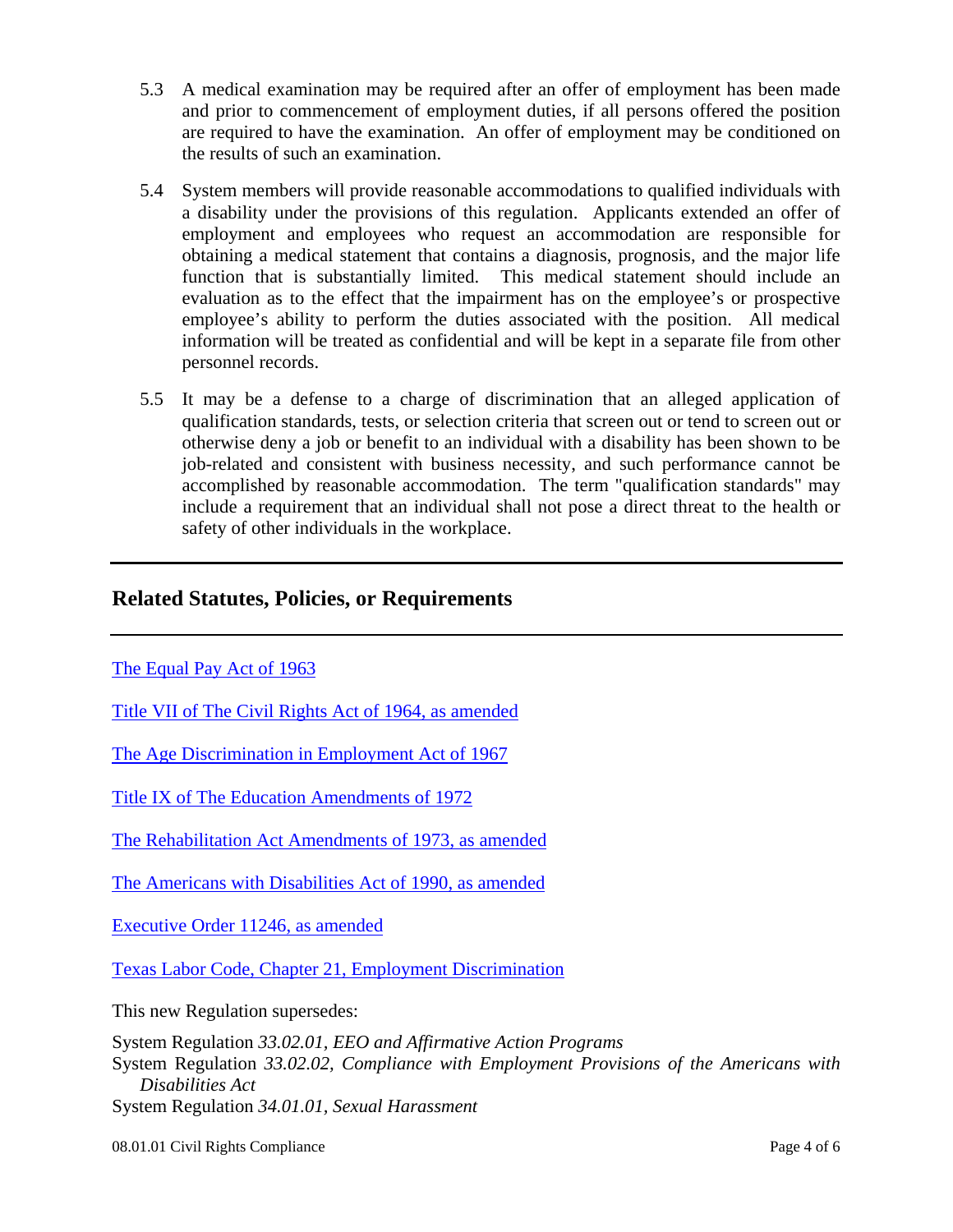# **DEFINITIONS**

Disability – The term "disability" means, with respect to an individual,

- (a) a physical or mental impairment that substantially limits one or more major life activities of such individual;
- (b) a record of such impairment; or
- (c) being regarded as having such an impairment.

Major Life Activities – Major life activities include, but are not limited to, caring for oneself, performing manual tasks, seeing, hearing, eating, sleeping, walking, standing, lifting, bending, speaking, breathing, learning, reading, concentrating, thinking, communicating, working and the operation of a major bodily function, including but not limited to, functions of the immune system, normal cell growth, digestive, bowel, bladder, neurological, brain, respiratory, circulatory, endocrine, and reproductive functions.

Qualified Individual with a Disability – A qualified individual with a disability means an individual with a disability who, with or without reasonable accommodations, can perform the essential functions of the employment position that such individual holds or desires.

Reasonable Accommodations – Reasonable accommodations may include making existing facilities used by employees, students, and the public readily accessible to and usable by individuals with disabilities; job restructuring, part-time or modified work schedules; reassignment to a vacant position, acquisition or modification of equipment or devices; appropriate adjustment or modifications of examinations, training materials, or policies; the provision of qualified readers or interpreters; and other similar accommodations for individuals with disabilities.

Regarded as Having a Disability - The individual establishes that he or she has been subjected to an action prohibited under this regulation because of an actual or perceived physical or mental impairment, whether or not the impairment limits or is perceived to limit a major life activity. However, this will not apply to impairments that are transitory and minor. A transitory impairment is an impairment with an actual or expected duration of 6 months or less.

Sexual Harassment – Sexual harassment is a form of sex discrimination. Unwelcome sexual advances, requests for sexual favors, and other verbal or physical conduct of a sexual nature constitute sexual harassment when this conduct explicitly or implicitly affects an individual's employment, unreasonably interferes with an individual's work or educational performance, or creates an intimidating, hostile, or offensive work environment.

Undue Hardship - Undue hardship means an action requiring significant difficulty or expense, when considered in light of the following factors:

(a) The nature and cost of the accommodation;